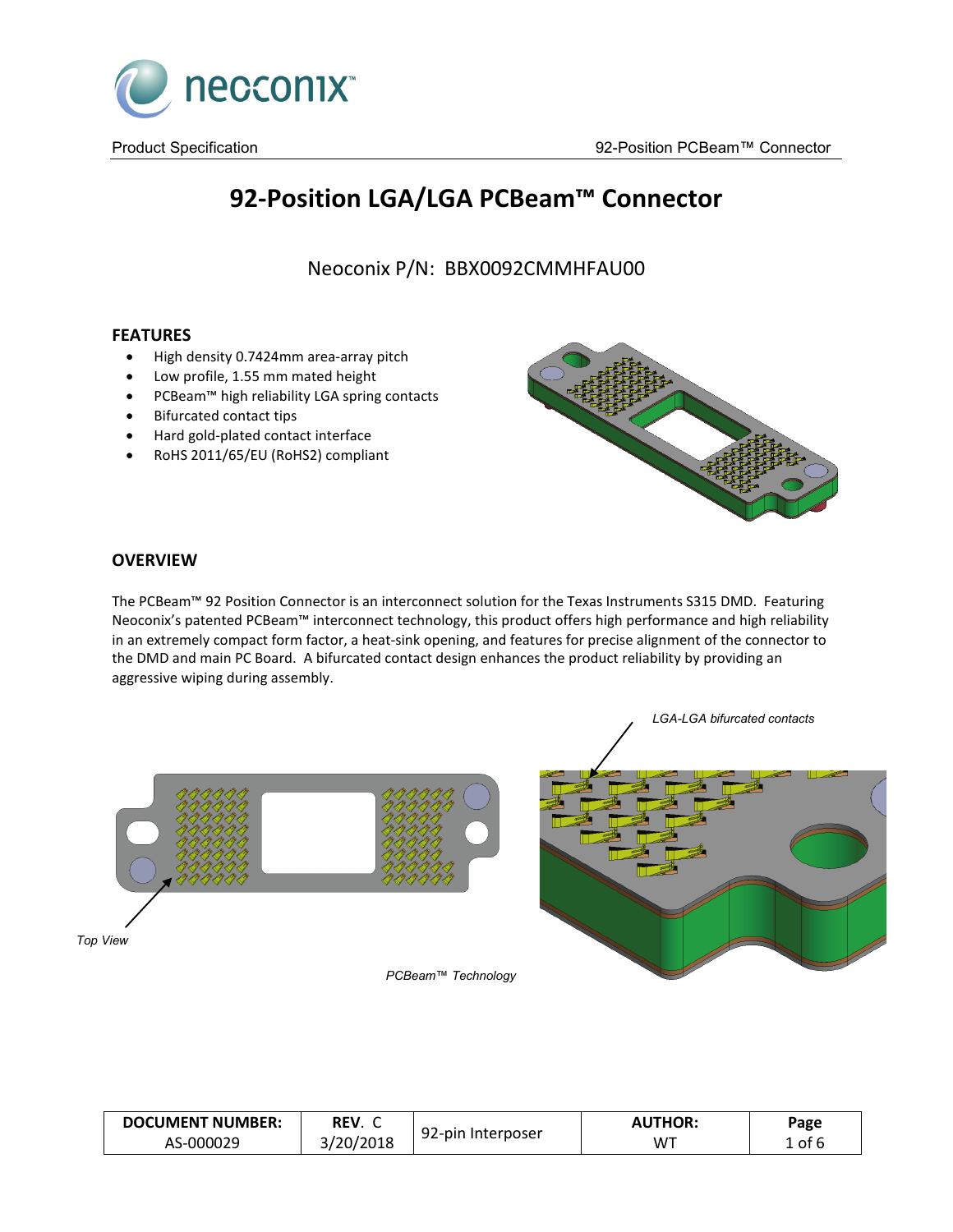

## **CROSS REFERENCE INFO:**

- TI Interposer Drawing: 2515010
- TI DMD Drawing: 2512400

#### **ORDERING INFORMATION**:

• Part Number: BBX0092CMMHFAU00

- 
- Minimum Production Order Quantity: 3,150
- 

• Production Packaging: Vacuum formed Low Profile Matrix Trays

• Lead Time: 8 weeks ARO

# **SPECIFICATIONS**

#### **MECHANICAL**

#### **ELECTRICAL**

#### **ENVIRONMENTAL**

#### **MATERIALS**

*NOTE: Specifications are subject to change without notice.*

| <b>DOCUMENT NUMBER:</b> | REV. C                    |                   | <b>THOR:</b>   | Page                      |
|-------------------------|---------------------------|-------------------|----------------|---------------------------|
| AS-000029               | /20/2018<br>2018<br>. د س | 92-pin Interposer | W <sup>T</sup> | $\sim$ f $\epsilon$<br>υı |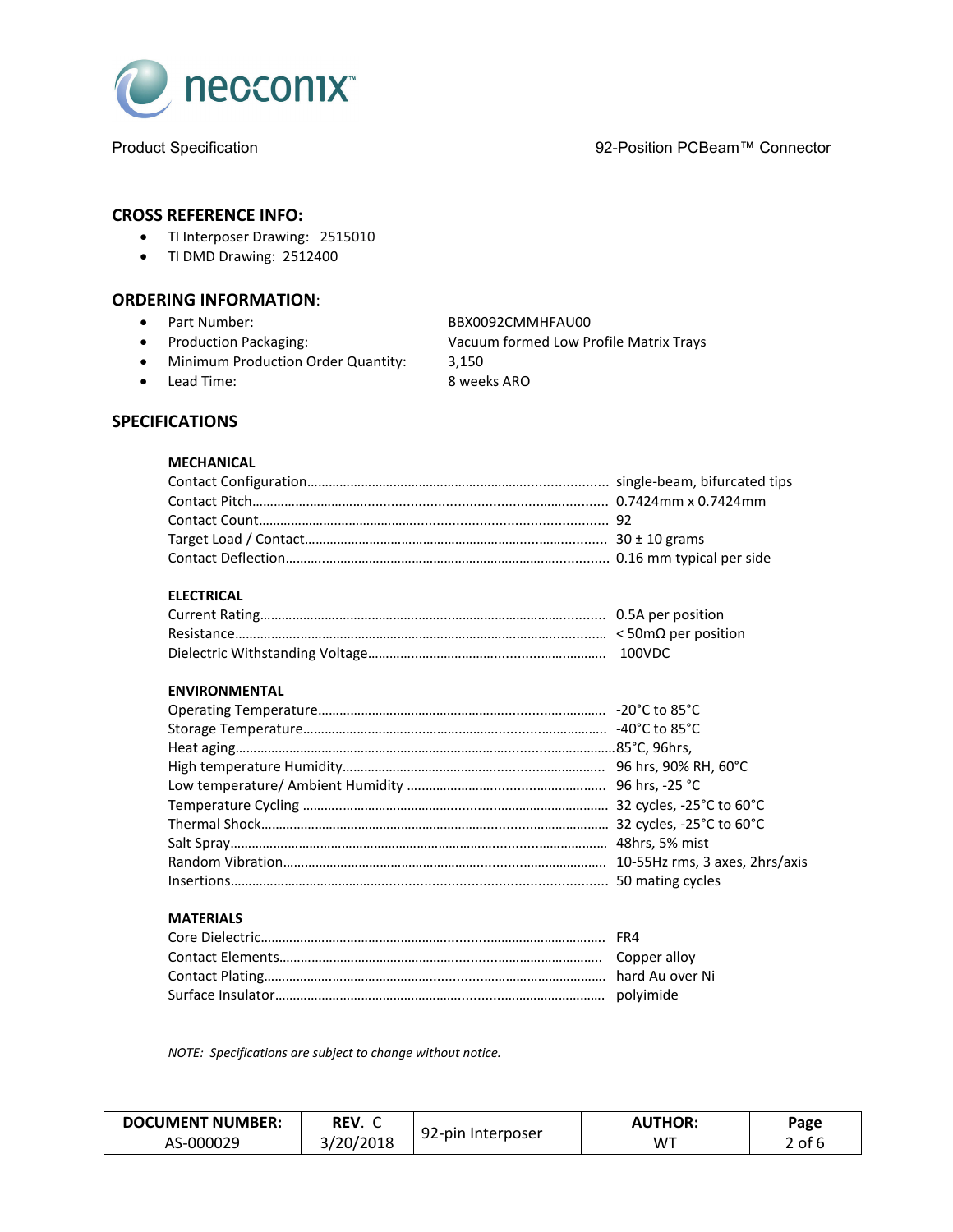

# **DIMENSIONAL INFORMATION**



NOTES: (UNLESS OTHERWISE SPECIFIED)

1.INTERPRET DRAWING PER ASME Y14.5-94. 2. COMPLIANT WITH RoHS DIRECTIVE 2002/95/EC 3 CENTER MARKS OF CONTACT POSITIONS ARE FOR COMPRESSED

**DIMENSIONS ARE IN mm TOLERANCES** (unless otherwise specified):

| ANGULAR: ± 2 degree      |  |                       |
|--------------------------|--|-----------------------|
| $INEAR: X + 0.15 [0.06]$ |  |                       |
|                          |  | $XX \pm 0.10$ [0.04]  |
|                          |  | $XXX \pm 0.05$ [0.02] |

Note: This example information is for reference only. Please refer to the latest product drawing.

| <b>DOCUMENT NUMBER:</b> | REV.      |                   | <b>AUTHOR:</b> | Page |
|-------------------------|-----------|-------------------|----------------|------|
| AS-000029               | 3/20/2018 | 92-pin Interposer | <b>WT</b>      | of f |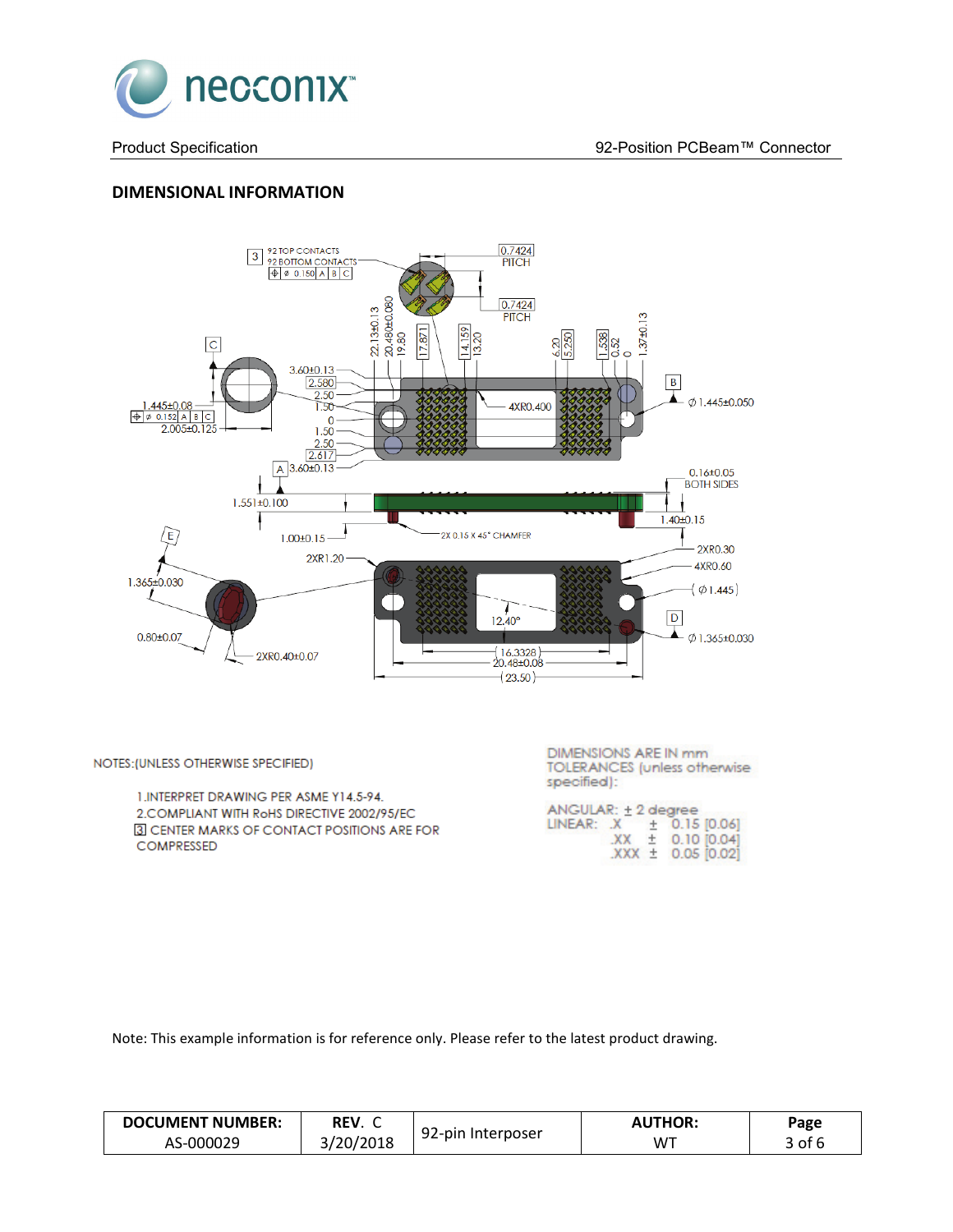

# **RECOMMENDED PCB LAYOUT**



NOTE( UNLESS OTHERWISH SPECIFIED): 1. PADS TO BE ELECTROLESS NICKEL/IMMERSION GOLD (ENIG) PLATED 2. VIAS IN PAD AREAS MUST BE FILLED 3. INTERPOSER OUTLINE; NO COMPONENTS ALLOWED WITHIN THIS AREA

4.ALLOWED COMPONENT AREA; MAXIMUM COMPONENT HEIGHT 1.3 mm 5.IF SOLDERMASK IS APPLIED IN THE ARRAY AREA.IT SHALL NOT PROTRUDE ABOVE THE PLANE OF THE CONTACT PAD SURFACE

**DIMENSIONS ARE IN mm** TOLERANCES (unless otherwise specified):

Note: This information is for reference only. Please refer to the latest product drawing.

| <b>DOCUMENT NUMBER:</b> | REV.<br>ີ |                   | <b>AUTHOR:</b> | Page |
|-------------------------|-----------|-------------------|----------------|------|
| AS-000029               | 3/20/2018 | 92-pin Interposer | W٦             | of 6 |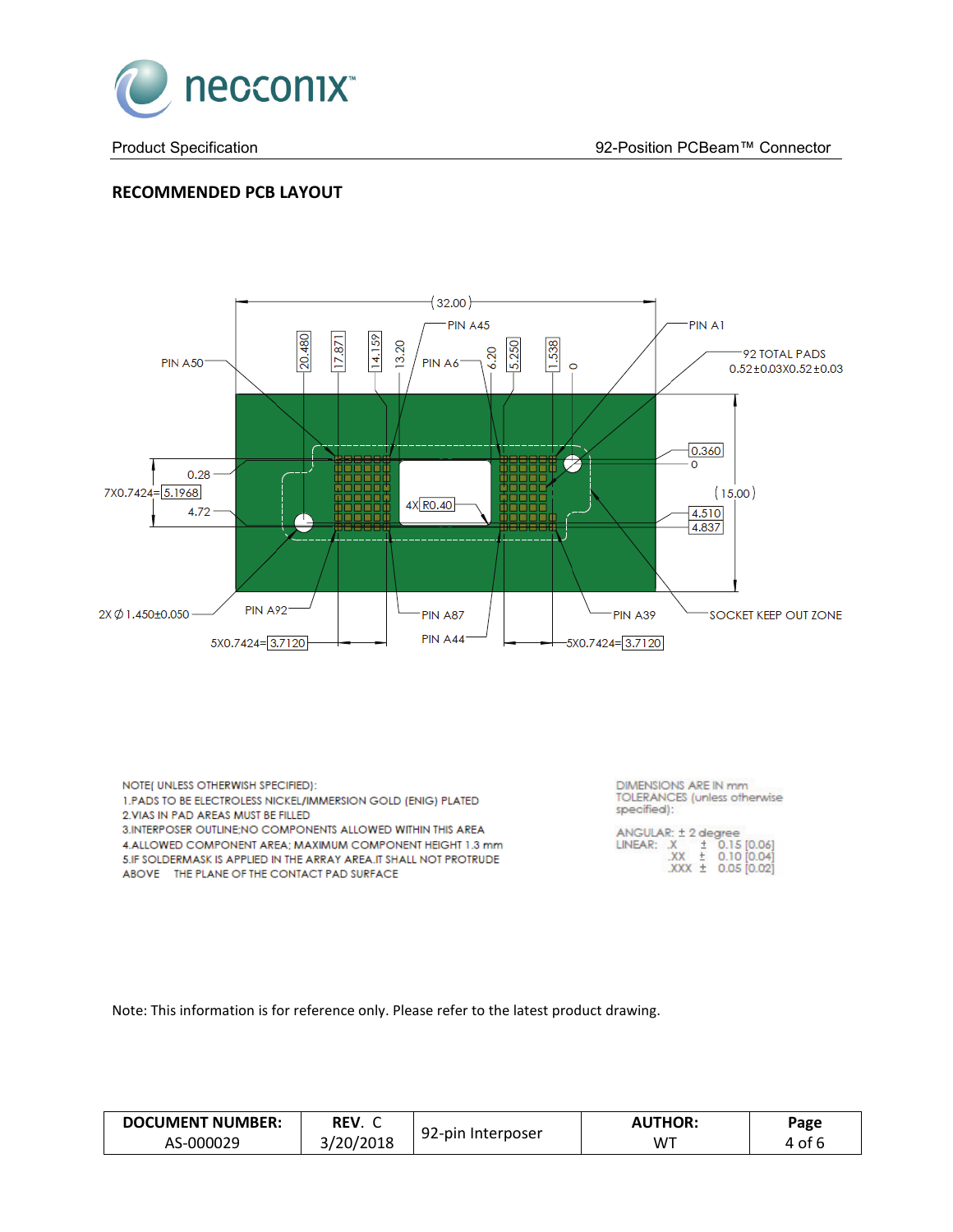

#### **ASSEMBLY & HANDLING GUIDELINES**

- The use of latex gloves is recommended when handling interposers. As with any normal force connector, avoid touching contact tips and handle the product only by its edges.
- When clamping the module, PCB, or FPC onto the connector, please ensure that the force is applied uniformly. Force should be applied vertically through the z-axis and not in an angled direction.
- Cleaning is typically not needed if the product is kept in original packaging. When necessary, cleaning can be employed with the use of compressed air. Direct the flow of air in the direction that the contact elements are pointing. Cleaning can also be performed with an ultrasonic bath of isopropyl alcohol (IPA). A 5 minute soak can be followed by a 10 minute bake at 65°C.
- When not in use, please keep product stored in original packaging.

#### **PACKAGING INFO**

Production parts are provided in low profile vacuum formed trays. Each tray holds 50 pcs at 60 trays per carton



NOTE(UNLESS OTHERWISH SPECIFIED): 1. COMPONENT LOAD PER TRAY : 50PCS 10 TRAY/PACKAGE:500 PCS 6 PACKAGE/CARTON: 450mm X 390mm X 260mm. TOTAL: 3000PCS/CARTON 2. MATERIAL: TRANSPARENT POLYSTYRENE (PS).

| <b>DOCUMENT NUMBER:</b> | REV.     |                           | <b>AUTHOR:</b> | Page |
|-------------------------|----------|---------------------------|----------------|------|
| AS-000029               | /20/2018 | . Interposer<br>$92$ -pin | W™             | ٬ of |